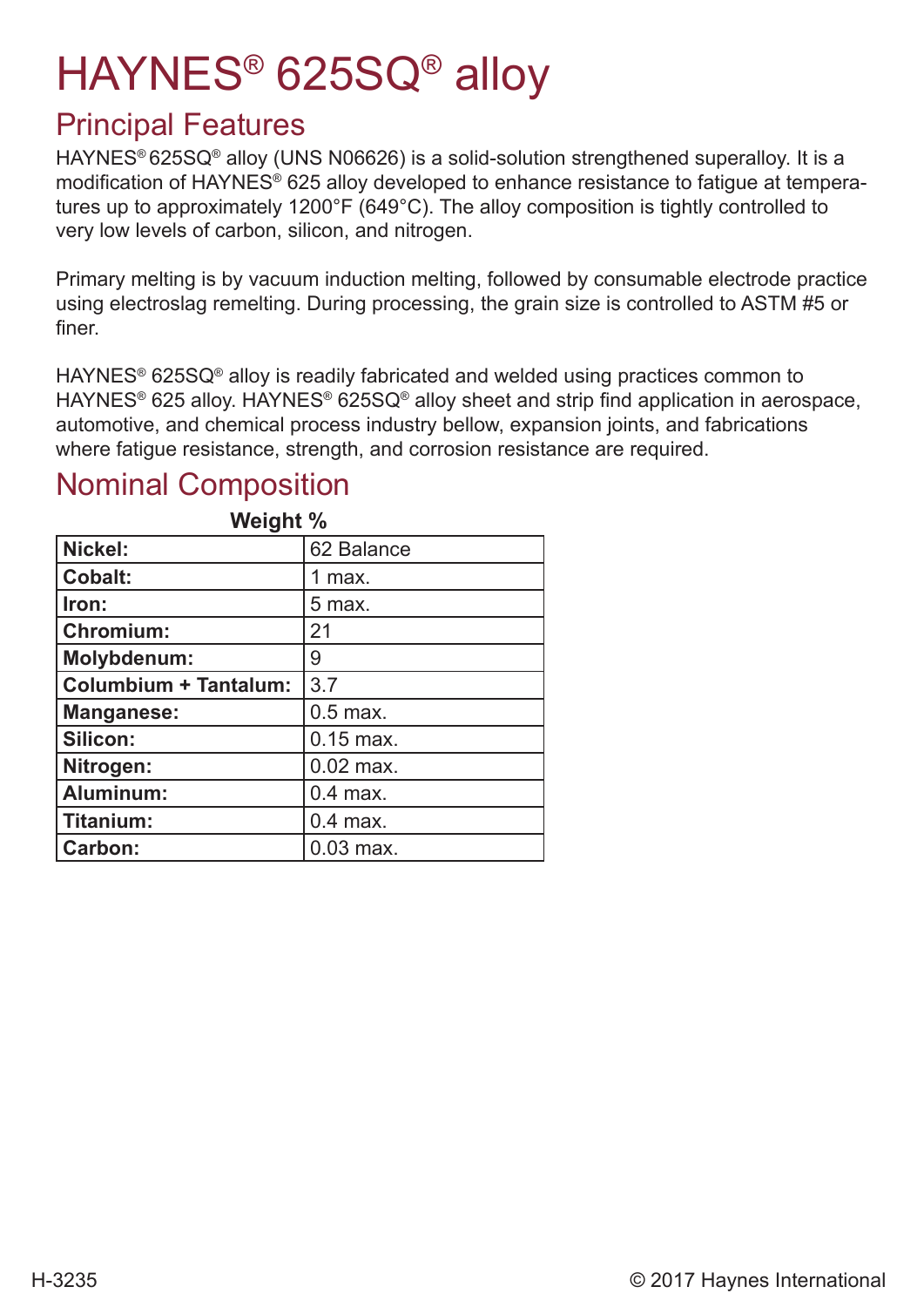## Physical Properties

| <b>Physical Property</b>                | <b>British Units</b> |                                   | <b>Metric Units</b> |                               |
|-----------------------------------------|----------------------|-----------------------------------|---------------------|-------------------------------|
| <b>Density</b>                          | <b>RT</b>            | $0.305$ lb/in <sup>3</sup>        | <b>RT</b>           | 8.44 g/cm <sup>3</sup>        |
| <b>Melting Range</b>                    | 2350-2460°F          |                                   | 1290-1350°C         |                               |
|                                         | 400°F                | 52.8 µohm-in                      | $200^{\circ}$ C     | 134.0 µohm-cm                 |
|                                         | 800°F                | 53.5 µohm-in                      | 400°C               | 135.6 µohm-cm                 |
|                                         | 1000°F               | 54.3 µohm-in                      | 600°C               | 137.9 µohm-cm                 |
| <b>Electrical</b><br><b>Resistivity</b> | 1200°F               | 54.3 µohm-in                      | 700°C               | 137.5 µohm-cm                 |
|                                         | 1400°F               | 53.9 µohm-in                      | 800°C               | 136.5 µohm-cm                 |
|                                         | 1600°F               | 53.5 µohm-in                      | 900°C               | 135.6 µohm-cm                 |
|                                         | 1800°F               | 53.1 µohm-in                      | 1000°C              | 134.8 µohm-cm                 |
|                                         | 800°F                | 109 Btu-in/ft <sup>2</sup> -hr-°F | 400°C               | 15.3 W/m-°C                   |
|                                         | 1000°F               | 121 Btu-in/ft <sup>2</sup> -hr-°F | 600°C               | 18.3 W/m-°C                   |
| <b>Thermal</b>                          | 1200°F               | 132 Btu-in/ft <sup>2</sup> -hr-°F | 700°C               | 19.8 W/m-°C                   |
| <b>Conductivity</b>                     | 1400°F               | 144 Btu-in/ft <sup>2</sup> -hr-°F | 800°C               | 21.5 W/m-°C                   |
|                                         | 1600°F               | 158 Btu-in/ft <sup>2</sup> -hr-°F | 900°C               | 23.4 W/m-°C                   |
|                                         | 1800°F               | 175 Btu-in/ft <sup>2</sup> -hr-°F | 1000°C              | 25.6 W/m-°C                   |
|                                         | 70-800°F             | 7.7 µin/in-°F                     | 20-500°C            | 14.2 $\mu$ m/m- $\mathrm{°C}$ |
|                                         | 70-1000°F            | 8.0 µin/in-°F                     | 20-600°C            | 14.8 $\mu$ m/m- $\degree$ C   |
| <b>Mean Coefficient of</b>              | 70-1200°F            | 8.2 µin/in-°F                     | 20-700°C            | 15.4 µm/m-°C                  |
| <b>Thermal Expansion</b>                | 70-1400°F            | 8.6 µin/in-°F                     | 20-800°C            | 16.1 $\mu$ m/m- $\mathrm{°C}$ |
|                                         | 70-1600°F            | 9.2 µin/in-°F                     | 20-900°C            | 16.8 µm/m-°C                  |
|                                         | 70-1800°F            | 9.6 µin/in-°F                     | 20-1000°C           | 17.4 $\mu$ m/m- $\mathrm{°C}$ |
|                                         | $70^{\circ}$ F       | 30.2 x 10 <sup>6</sup> psi        | $20^{\circ}$ C      | 208 GPa                       |
|                                         | 400°F                | 28.8 x 10 <sup>6</sup> psi        | $200^{\circ}$ C     | 199 GPa                       |
|                                         | 800°F                | 26.7 x 10 <sup>6</sup> psi        | 400°C               | 186 GPa                       |
| <b>Dynamic Modulus</b>                  | 1000°F               | 25.6 x 10 <sup>6</sup> psi        | $600^{\circ}$ C     | 171 GPa                       |
| of Elasticity                           | 1200°F               | 24.3 x 10 <sup>6</sup> psi        | 700°C               | 163 GPa                       |
|                                         | 1400°F               | $22.8 \times 10^6$ psi            | 800°C               | 153 GPa                       |
|                                         | 1600°F               | $21.2 \times 10^6$ psi            | 900°C               | 142 GPa                       |
|                                         | 1800°F               | 18.7 x 10 <sup>6</sup> psi        | 1000°C              | 126 GPa                       |

RT=Room Temperature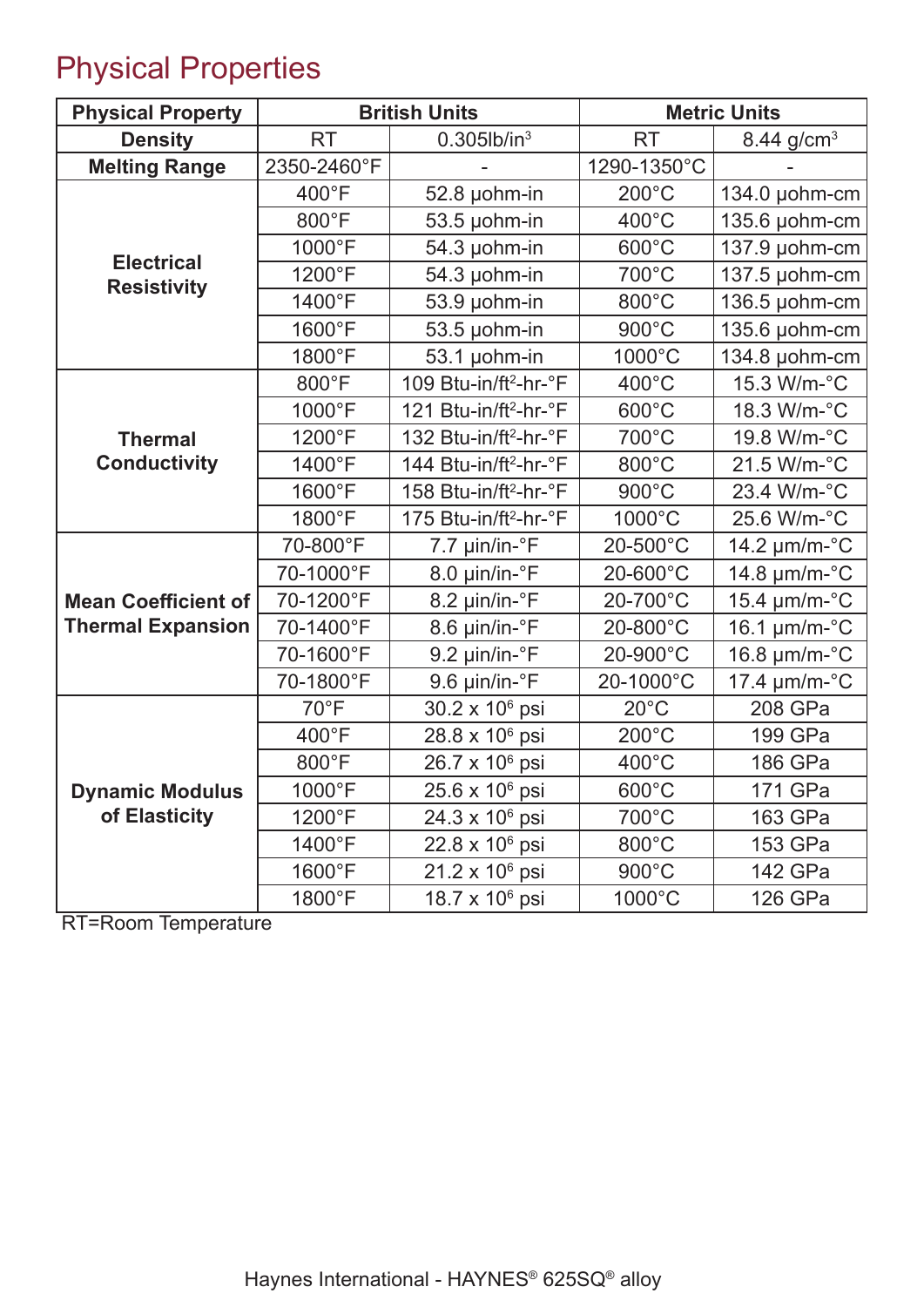### Tensile Properties

|              | <b>Test</b>        |                       | 0.2%       |                         | <b>Ultimate</b> |                   |
|--------------|--------------------|-----------------------|------------|-------------------------|-----------------|-------------------|
|              | <b>Temperature</b> | <b>Yield Strength</b> |            | <b>Tensile Strength</b> |                 | <b>Elongation</b> |
| $\mathsf{P}$ | $\rm ^{\circ}C$    | ksi                   | <b>MPa</b> | ksi                     | <b>MPa</b>      | $\frac{0}{0}$     |
| <b>RT</b>    | <b>RT</b>          | 65.5                  | 895        | 129.9                   | 452             | 51.7              |
| 600          | 316                | 51.1                  | 809        | 117.4                   | 353             | 64.1              |
| 800          | 427                | 49.1                  | 776        | 112.6                   | 339             | 60.9              |
| 1000         | 538                | 49.9                  | 776        | 112.5                   | 344             | 60.5              |
| 1200         | 649                | 46.9                  | 787        | 114.2                   | 323             | 81.4              |
| 1300         | 704                | 44.4                  | 646        | 93.7                    | 306             | 103.9             |
| 1400         | 760                | 46.9                  | 497        | 72.1                    | 323             | 88.8              |

#### **Sheet (AMS 5879)**

RT= Room Temperature

### Heat Treatment

### **Sheet and Strip, AMS 5879**

1600°F (871°C) Minimum/Bright Anneal